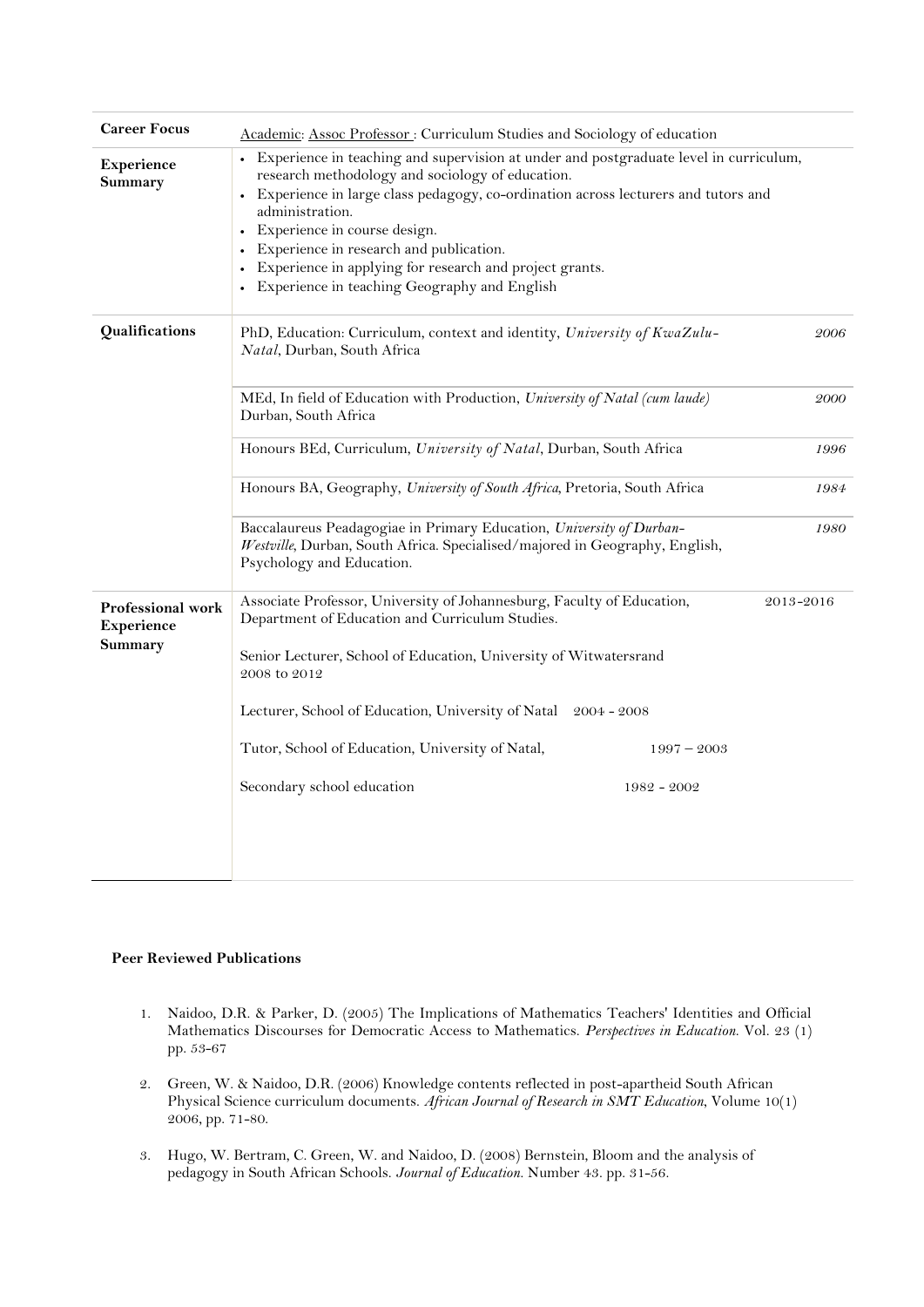- 4. Green, W. & Naidoo, D.R. (2008) Science Textbooks in the Context of Political Reform in South Africa: Implications for Access to Science. *Science Education International*, Vol, 19, No 2.pp. 235-250
- 5. Naidoo, D.R. (2009) Case studies of the implementation of "progression and integration" of knowledge in South African schools. *Education as Change* (13) 1
- 6. Naidoo, D.R. (2010) A discursive formation that undermined integration at a historically advantaged school. *Perspectives in Education* Vol. 28, No 2.
- 7. Naidoo, D.R. & Green, W. (2010) Differentiated pedagogy in diverse Physical Science classrooms. *Journal of Education .*No. 48. Pp 7 – 36
- 8. Naidoo, D.R. (2010) Losing the 'purity' of subjects? Understanding teachers' perceptions of integrating subjects into learning areas. *Education as change* (14) 2, 1
- 9. Naidoo, D.R. & Green, W. (2011) Semiotic mediation through coherent discourse in science lessons. *African Journal of Maths, Science and Technology Education* Volume 15 (1) pp. 34 – 50
- 10. Wilmot, M. & Naidoo, D.R. (2011) 'Behind the Doors of Learning'<sup>1</sup> : the transmission of racist and sexist discourses in History classrooms. *Perspectives in Education.*Vol 29, 2.pp. 28 – 38
- *11.* Cross, M. & Naidoo D.R. (2011) Peer review and the dilemmas of quality control in programme accreditation in South African higher education: challenge and possibilities. *Higher Education Policy 2*
- 12. Naidoo, D.R. (2012) Analyzing pedagogy: visibility and epistemic criteria. *Journal of Education*, No 52, 36-54
- 13. Venkat, H. & Naidoo, D.R. (2012) Analysing coherence for conceptual learning in Grade 2 numeracy lessons. *Education As Change, Volume 16, No. 1, July 2012, pp. 21– 33*
- *14.* Cross, M. & Naidoo D.R. (2012) Race, diversity and pedagogical discourses: Experience, context and mediation in a non-racial classroom. *Review of Education, Pedagogy, and Cultural Studies* Issue 34.5 October/Nov 2012
- 15. Naidoo, D.R. &Venkat, H. (2013) The implications of less coherent discourse for number learning in numeracy lessons. *Journal of Education .*No. 57 pp. 55-78
- 16. Naidoo, D. R.(2013) Recontextualisation of Geography in grade 10 Geography textbooks *Journal of Education.*No58. pp. 153 - 1
- *17.* Wilmot M. & Naidoo D.R. (2014) 'Keeping Things Straight': The Representation of Sexualities in Life Orientation Textbooks. *Sex education, Sexuality, Society and Learning.* Vol. 14 (3)
- *18.* Chirwa, G & Naidoo, D (2014) Structural and social constraints in the teaching of Lifeskills for HIV/AIDS prevention in Malawi primary schools. *South African Journal of Childhood Education.* Vol. 4 (1)
- *19.* Naidoo D (2014) Enhancing validity Insights from Pierre Bourdieu's Theory of Research Practice. *Perspectives in Education.* Vol 32, (4) pp. 106 -120
- *20.* Chirwa, G & Naidoo, D (2014) Illuminative evaluation of the Expressive Arts curriculum in Malawi primary school*. South African Review of Education*, Vol 20 (2) pp. 41 – 58
- 21. Naidoo D.R. (2015) Understanding non-traditional PhD students habitus -implications for PhD programmes *Teaching in higher education.* Vol. 00, No. 00, 1-12.

-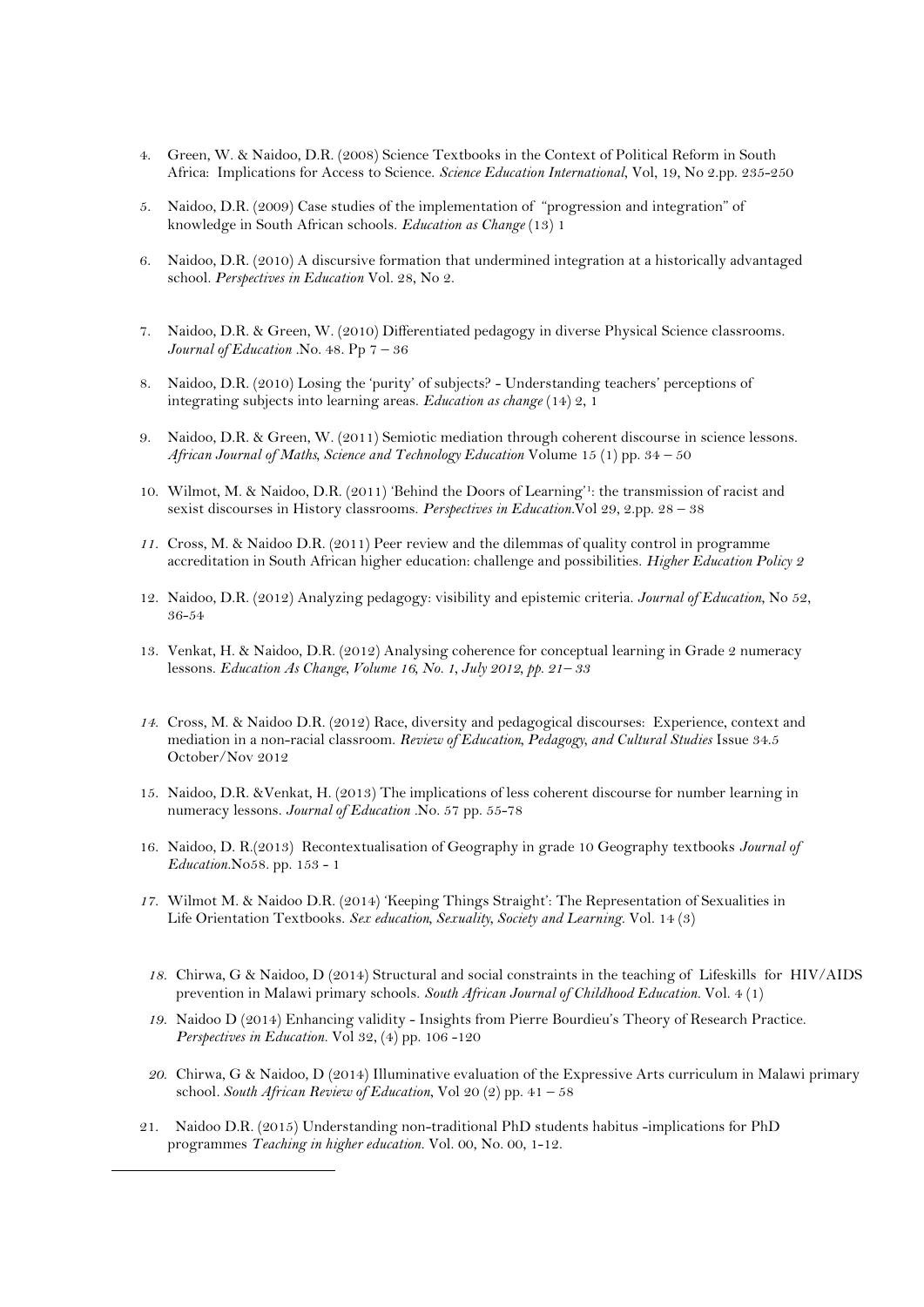- 22. Naidoo D.R. Wilmot, M. (2015) Enabling epistemic access to History: a matter of optimal boundaries? *Education as Change.* Vol. 19, No. 1, 188-207
- *23.* Chirwa G.& Naidoo D.R. (2015) Continuous assessment in Expressive Arts lessons in Malawi primary schools *Independent Journal of Teaching and Learning.* Vol. 10, 127 – 140.
- 24. Naidoo, D & Chirwa, G (2016) Productive Pedagogies in Expressive Arts lessons in Malawi. *Journal of Education,* 64, 163-204
- 25. Chirwa, G & Naidoo D (2016) Teachers' perceptions of the quality of the new Expressive Arts textbooks for Malawi primary schools. *South African Journal of Childhood Education* Vol 6 No 1.
- 26. Devika Rani Naidoo (2017) Resistance, critical agency and initiatives of Black post-school youth, facilitators and organisers in a Black township in South Africa. *Journal of curriculum and Teaching*
- 27. Wilmot, M. and Naidoo D. (2018) The discursive construction of heteronormativity in South African Life Orientation textbooks*. Perspectives in Education*

## **Peer Reviewed Conference Presentations**

- 1. Naidoo, D. (2004). Curriculum, Context and Identity at an Elite SA School. Paper presented to the **Second International Bernstein Symposium at Clare College, Cambridge, UK**. July 2004
- 2. Naidoo, D. (2004) Integrated assessment in Mathematics. Paper presented at the **10th ICME congress in Copenhagen, Denmark.** July 2004-07-04
- 3. Naidoo, D. (2006) Inequalities in opportunities to learn levels of science knowledge and cognitive processes in two contrasting South African classrooms. Paper presented at the **XII IOSTE symposium, Penang, Malaysia.** August 2006-07-18
- 4. Naidoo, D. (2007) Science Textbooks in the Context of Political Reform in South Africa: Implications for Access to Science. Paper presented in a plenary session at **the IOSTE 2007 meeting on Critical Analysis of School Science Textbooks, Hammamet, Tunisia** February 2007-02-06
- 5. Naidoo, D. (2010) Race, diversity and pedagogical discourses: Experience, context and mediation in a non-racial classroom .**Kenton conference, University of UFS**. October 2010
- 6. Naidoo, D. (2011) The creation of intellectual inequality through pedagogic discourse in geography classrooms. Paper presented at the **55th Annual Conference of the Comparative and International Education Society CIES conference, Montreal Canada.** May 1 – 5, 2011
- 7. Naidoo, D. (2011) Developing analytical tools for examining 'coherence' of teachers' practice in Grade 2 Numeracy lessons. **Kenton conference, Cape Town**, November 2011.
- 8. Naidoo, D. (2124) Integrated knowledge theory and practice. **Puerto Rico**, April 2012.
- 9. Naidoo, D. (2012) Recontextualisation of Geography in grade 10 Geography Curriculum Policy, **International Association for Advancement Curriculum Studies July 2012** Rio: Questioning Curriculum Theory
- 10. Naidoo, D. (2013) The implications of less coherent discourse for number learning in numeracy lessons. **Hawaii International Conference in Education, Honolulu**, Hawaii. January 2013